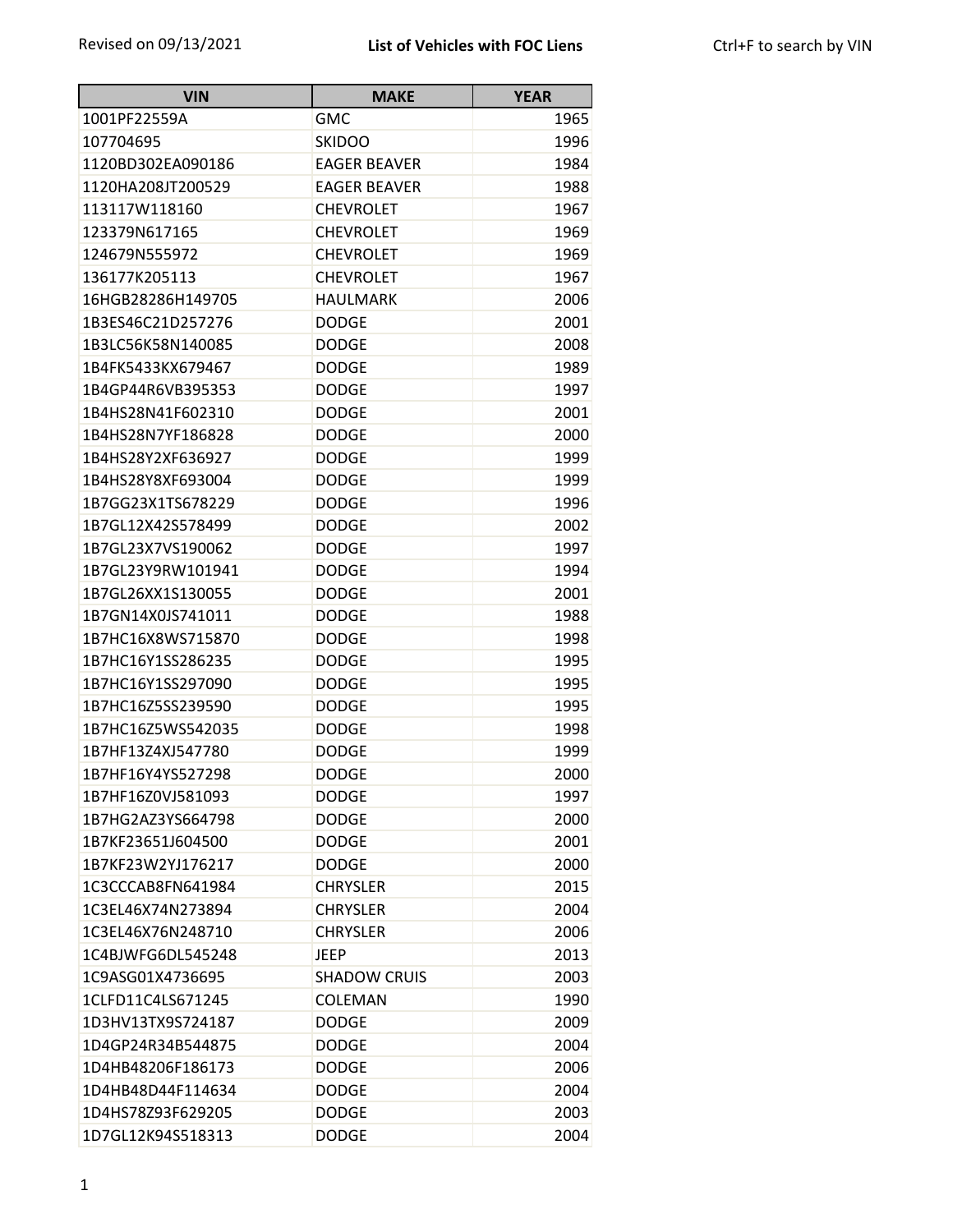| 1D7HA18297S152102 | <b>DODGE</b>  | 2007 |
|-------------------|---------------|------|
| 1D7HA18N53S173498 | <b>DODGE</b>  | 2003 |
| 1D7HL48N14S548347 | <b>DODGE</b>  | 2004 |
| 1D7HU18N82S705221 | <b>DODGE</b>  | 2002 |
| 1D7HU18Z03S136708 | <b>DODGE</b>  | 2003 |
| 1D7HU18Z82J256664 | <b>DODGE</b>  | 2002 |
| 1D9A45A67F1052704 | <b>DACO</b>   | 1985 |
| 1DTV61520XA269485 | <b>DORSEY</b> | 1999 |
| 1FABP41E8JF171766 | <b>FORD</b>   | 1988 |
| 1FABP42E6JF225225 | <b>FORD</b>   | 1988 |
| 1FAFP13P7WW158951 | <b>FORD</b>   | 1998 |
| 1FAFP34P12W240727 | <b>FORD</b>   | 2002 |
| 1FAFP36332W249987 | <b>FORD</b>   | 2002 |
| 1FAFP44481F156012 | <b>FORD</b>   | 2001 |
| 1FAFP45X5YF225953 | <b>FORD</b>   | 2000 |
| 1FAFP5223XG154162 | <b>FORD</b>   | 1999 |
| 1FAFP53295A169893 | <b>FORD</b>   | 2005 |
| 1FAFP53S7XG297727 | <b>FORD</b>   | 1999 |
| 1FAFP55U93A185510 | <b>FORD</b>   | 2003 |
| 1FAHP34N25W202922 | <b>FORD</b>   | 2005 |
| 1FAHP35N09W201675 | <b>FORD</b>   | 2009 |
| 1FALP13PXVW182176 | <b>FORD</b>   | 1997 |
| 1FALP4041SF202449 | <b>FORD</b>   | 1995 |
| 1FALP57U8VG215144 | <b>FORD</b>   | 1997 |
| 1FALP62WXVH144506 | <b>FORD</b>   | 1997 |
| 1FCKE33G9KHC08032 | <b>FLAIR</b>  | 1989 |
| 1FDHE27Y5PHA61962 | <b>FORD</b>   | 1993 |
| 1FDRE14W1XHB36335 | <b>FORD</b>   | 1999 |
| 1FDWF36FXXEB96544 | <b>FORD</b>   | 1999 |
| 1FMDK02W48GA32025 | <b>FORD</b>   | 2008 |
| 1FMDU34X1MUD53971 | <b>FORD</b>   | 1991 |
| 1FMDU34X3RUB45324 | <b>FORD</b>   | 1994 |
| 1FMEU18W5VLC12824 | <b>FORD</b>   | 1997 |
| 1FMNU41L11ED46715 | <b>FORD</b>   | 2001 |
| 1FMPU16L3YLB19743 | <b>FORD</b>   | 2000 |
| 1FMPU18L0XLB48032 | <b>FORD</b>   | 1999 |
| 1FMPU18L0XLB51691 | <b>FORD</b>   | 1999 |
| 1FMPU18L6WLC33245 | <b>FORD</b>   | 1998 |
| 1FMPU18LXXLA72867 | <b>FORD</b>   | 1999 |
| 1FMYU03152KC31040 | <b>FORD</b>   | 2002 |
| 1FMYU04142KC28256 | <b>FORD</b>   | 2002 |
| 1FMZU34X7WUB58420 | <b>FORD</b>   | 1998 |
| 1FMZU73K24ZA22967 | <b>FORD</b>   | 2004 |
| 1FT7W2BT9CED05827 | <b>FORD</b>   | 2012 |
| 1FT7X2B61GEA97293 | <b>FORD</b>   | 2016 |
| 1FT7X2B63HEC10243 | <b>FORD</b>   | 2017 |
| 1FTCR10A2TUB94187 | <b>FORD</b>   | 1996 |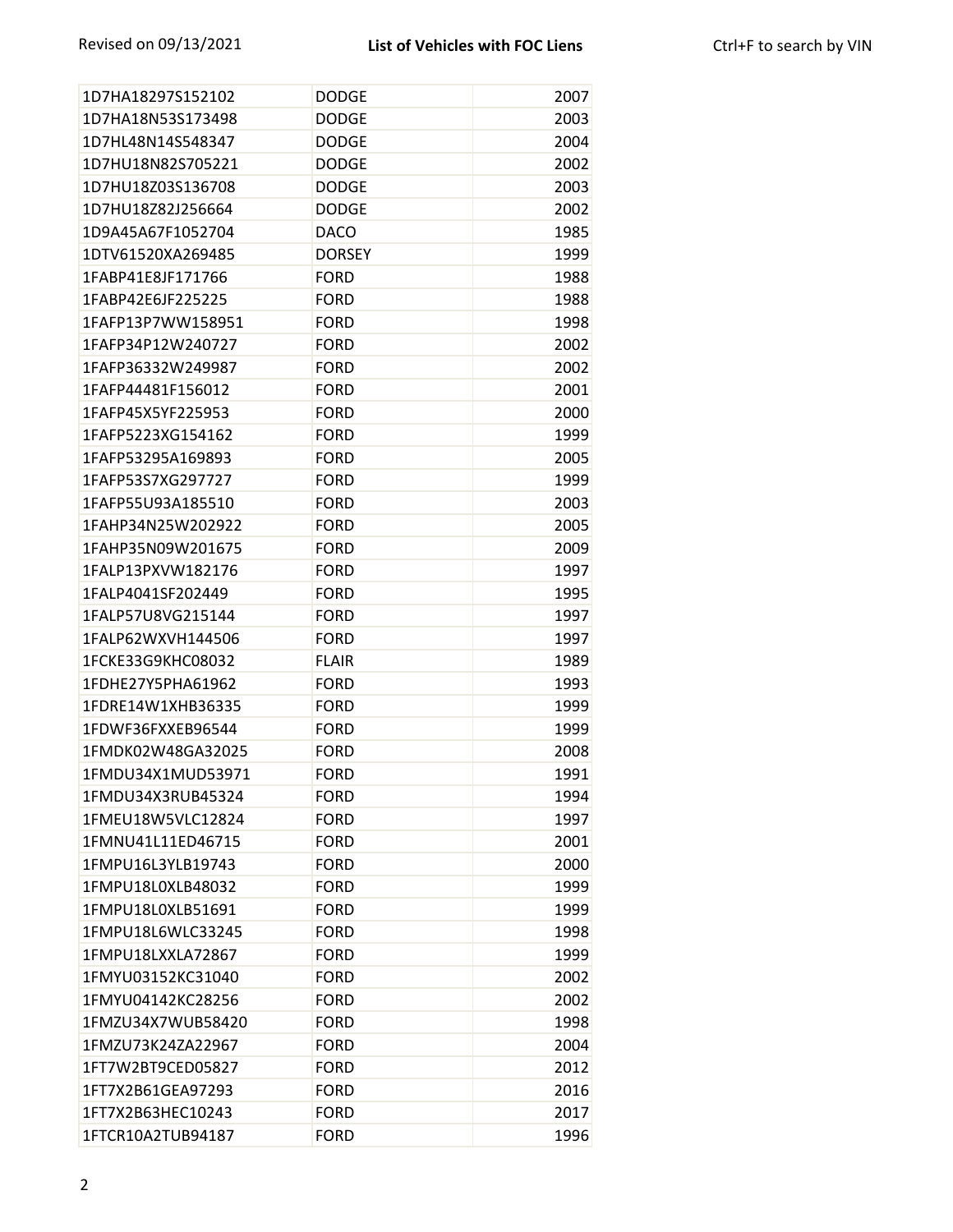| 1FTCR10A7RUB23835 | <b>FORD</b>         | 1994 |
|-------------------|---------------------|------|
| 1FTCR10C8DUC41760 | <b>FORD</b>         | 1983 |
| 1FTCR14A3SPA47934 | <b>FORD</b>         | 1995 |
| 1FTCR14A6SPB04689 | <b>FORD</b>         | 1995 |
| 1FTCR15X1PPA35825 | <b>FORD</b>         | 1993 |
| 1FTDF15Y6PLB22889 | <b>FORD</b>         | 1993 |
| 1FTDF1721VKB44519 | <b>FORD</b>         | 1997 |
| 1FTDF1727VNB10972 | <b>FORD</b>         | 1997 |
| 1FTEF14N3SLB45437 | <b>FORD</b>         | 1995 |
| 1FTEK19Z67E126979 | <b>GMC</b>          | 2007 |
| 1FTEX15H3RKB62454 | <b>FORD</b>         | 1994 |
| 1FTEX17L6VKC80512 | <b>FORD</b>         | 1997 |
| 1FTFF28W9VKC65430 | <b>FORD</b>         | 1997 |
| 1FTFW1EV3AFC70423 | <b>FORD</b>         | 2010 |
| 1FTHF26H5KLB25524 | <b>FORD</b>         | 1989 |
| 1FTHX26H5VEA87377 | <b>FORD</b>         | 1997 |
| 1FTJW36FXVEB84812 | <b>FORD</b>         | 1997 |
| 1FTNF21LXYEB89943 | <b>FORD</b>         | 2000 |
| 1FTNX20FXYEA27075 | <b>FORD</b>         | 2000 |
| 1FTNX21F01ED05759 | <b>FORD</b>         | 2001 |
| 1FTNX21F43EB15112 | <b>FORD</b>         | 2003 |
| 1FTPE24L1XHC06357 | <b>FORD</b>         | 1999 |
| 1FTPW14587FA34168 | <b>FORD</b>         | 2007 |
| 1FTPX14545FA53620 | <b>FORD</b>         | 2005 |
| 1FTPX18L41KB84993 | <b>FORD</b>         | 2001 |
| 1FTRX17283NB16912 | <b>FORD</b>         | 2003 |
| 1FTRX18L3WNB94834 | <b>FORD</b>         | 1998 |
| 1FTRX18W3XNA60482 | <b>FORD</b>         | 1999 |
| 1FTRX18W7XKA80672 | <b>FORD</b>         | 1999 |
| 1FTSW31F6YEA96727 | <b>FORD</b>         | 2000 |
| 1FTWW31P45EC15218 | <b>FORD</b>         | 2005 |
| 1FTYR44UX5PB08735 | <b>FORD</b>         | 2005 |
| 1FTZF17W3WNC01909 | <b>FORD</b>         | 1998 |
| 1FTZR45E52TA53917 | <b>FORD</b>         | 2002 |
| 1FTZR45EX4PA16308 | <b>FORD</b>         | 2004 |
| 1FUJBBCGX3LK74885 | <b>FREIGHTLINER</b> | 2003 |
| 1FUJBBCK17LW48150 | <b>FREIGHTLINER</b> | 2007 |
| 1FUYDDYB6SP632203 | <b>FREIGHTLINER</b> | 1995 |
| 1G1155S34EU138904 | <b>CHEVROLET</b>    | 2014 |
| 1G1AP87GXEL113289 | <b>CHEVROLET</b>    | 1984 |
| 1G1BL52P6SR110193 | <b>CHEVROLET</b>    | 1995 |
| 1G1BL53E8PW151415 | <b>CHEVROLET</b>    | 1993 |
| 1G1BN53E8MW205947 | <b>CHEVROLET</b>    | 1991 |
| 1G1FP23E8LL107365 | <b>CHEVROLET</b>    | 1990 |
| 1G1FP87S6GN177119 | <b>CHEVROLET</b>    | 1986 |
| 1G1GZ37G3FR204863 | <b>CHEVROLET</b>    | 1985 |
| 1G1JC1240W7285177 | <b>CHEVROLET</b>    | 1998 |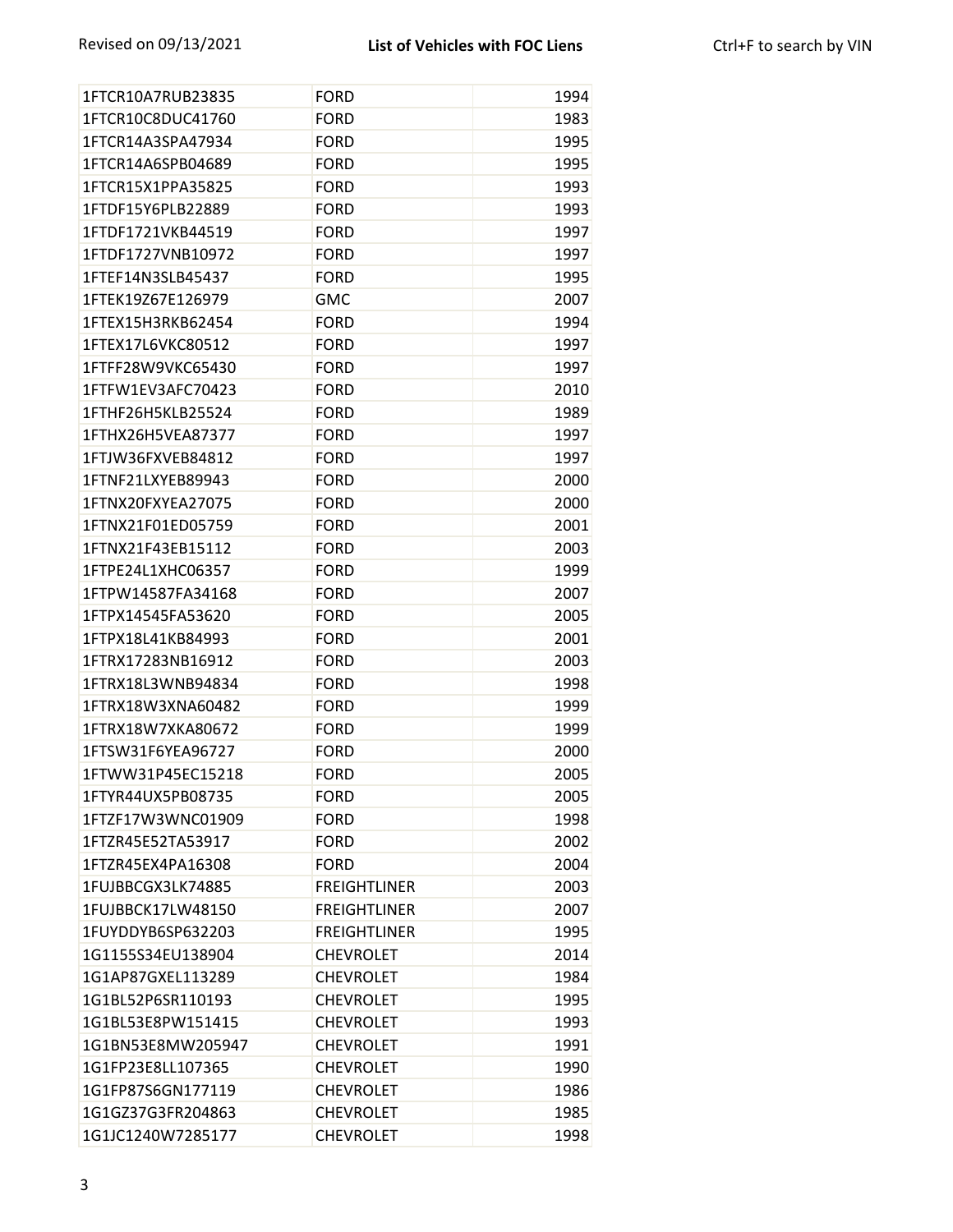| 1G1JC1242V7259291 | <b>CHEVROLET</b>  | 1997 |
|-------------------|-------------------|------|
| 1G1JF524817401006 | <b>CHEVROLET</b>  | 2001 |
| 1G1ND52J01M664721 | <b>CHEVROLET</b>  | 2001 |
| 1G1ND52J73M664766 | <b>CHEVROLET</b>  | 2003 |
| 1G1ND52J916122568 | <b>CHEVROLET</b>  | 2001 |
| 1G1NE52J0Y6110235 | <b>CHEVROLET</b>  | 2000 |
| 1G1NE52J33M732848 | <b>CHEVROLET</b>  | 2003 |
| 1G1YY2386L5102024 | <b>CHEVEROLET</b> | 1990 |
| 1G1YY32G2Y5102740 | <b>CHEVROLET</b>  | 2000 |
| 1G1ZH57B08F218767 | <b>CHEVROLET</b>  | 2008 |
| 1G1ZT54824F100317 | <b>CHEVROLET</b>  | 2004 |
| 1G1ZT64805F187870 | <b>CHEVROLET</b>  | 2005 |
| 1G2FS21E9KL219698 | <b>PONTIAC</b>    | 1989 |
| 1G2HX52K0W4227852 | PONTIAC           | 1998 |
| 1G2HX52L5R4286778 | PONTIAC           | 1994 |
| 1G2HX54K72413939  | <b>PONTIAC</b>    | 2002 |
| 1G2JB1245Y7292319 | <b>PONTIAC</b>    | 2000 |
| 1G2NE52T4XM913024 | <b>PONTIAC</b>    | 1999 |
| 1G2NW52E13C316119 | PONTIAC           | 2003 |
| 1G2NW52E33C326795 | <b>PONTIAC</b>    | 2003 |
| 1G2NW52E53C197457 | <b>PONTIAC</b>    | 2003 |
| 1G2NW52E6YM715559 | <b>PONTIAC</b>    | 2000 |
| 1G2NW52EX1C189688 | <b>PONTIAC</b>    | 2001 |
| 1G2WK52J6YF304700 | PONTIAC           | 2000 |
| 1G2ZG528854173076 | <b>PONTIAC</b>    | 2005 |
| 1G2ZG57N984168147 | <b>PONTIAC</b>    | 2008 |
| 1G3CW5138H4312220 | <b>OLDSMOBILE</b> | 1987 |
| 1G3NL12E91C116843 | <b>OLDSMOBILE</b> | 2001 |
| 1G3NL52E4YC362894 | <b>OLDSMOBILE</b> | 2000 |
| 1G3NL52F33C190133 | <b>OLDSMOBILE</b> | 2003 |
| 1G3NL52T9YC371279 | <b>OLDSMOBILE</b> | 2000 |
| 1G3WH52H22F207721 | <b>OLDSMOBILE</b> | 2002 |
| 1G3WH52K0XF313264 | <b>OLDSMOBILE</b> | 1999 |
| 1G4AG54N7N6463451 | <b>BUICK</b>      | 1992 |
| 1G4AG55M6T6448569 | <b>BUICK</b>      | 1996 |
| 1G4AP69Y3BH510743 | <b>BUICK</b>      | 1981 |
| 1G4CU5217W4644130 | <b>BUICK</b>      | 1998 |
| 1G4CW52K1SH622596 | <b>BUICK</b>      | 1995 |
| 1G4CW53L8M1600937 | <b>BUICK</b>      | 1991 |
| 1G4CW54C8K1600187 | <b>BUICK</b>      | 1989 |
| 1G4HD57236U122845 | <b>BUICK</b>      | 2006 |
| 1G4HP52K1VH605546 | <b>BUICK</b>      | 1997 |
| 1G4HP52K6XH452357 | <b>BUICK</b>      | 1999 |
| 1G4HP54K42U264580 | <b>BUICK</b>      | 2002 |
| 1G4HR52K9VH462095 | <b>BUICK</b>      | 1997 |
| 1G4HR52L7RH553428 | <b>BUICK</b>      | 1994 |
| 1G4HR54K4YU194176 | <b>BUICK</b>      | 2000 |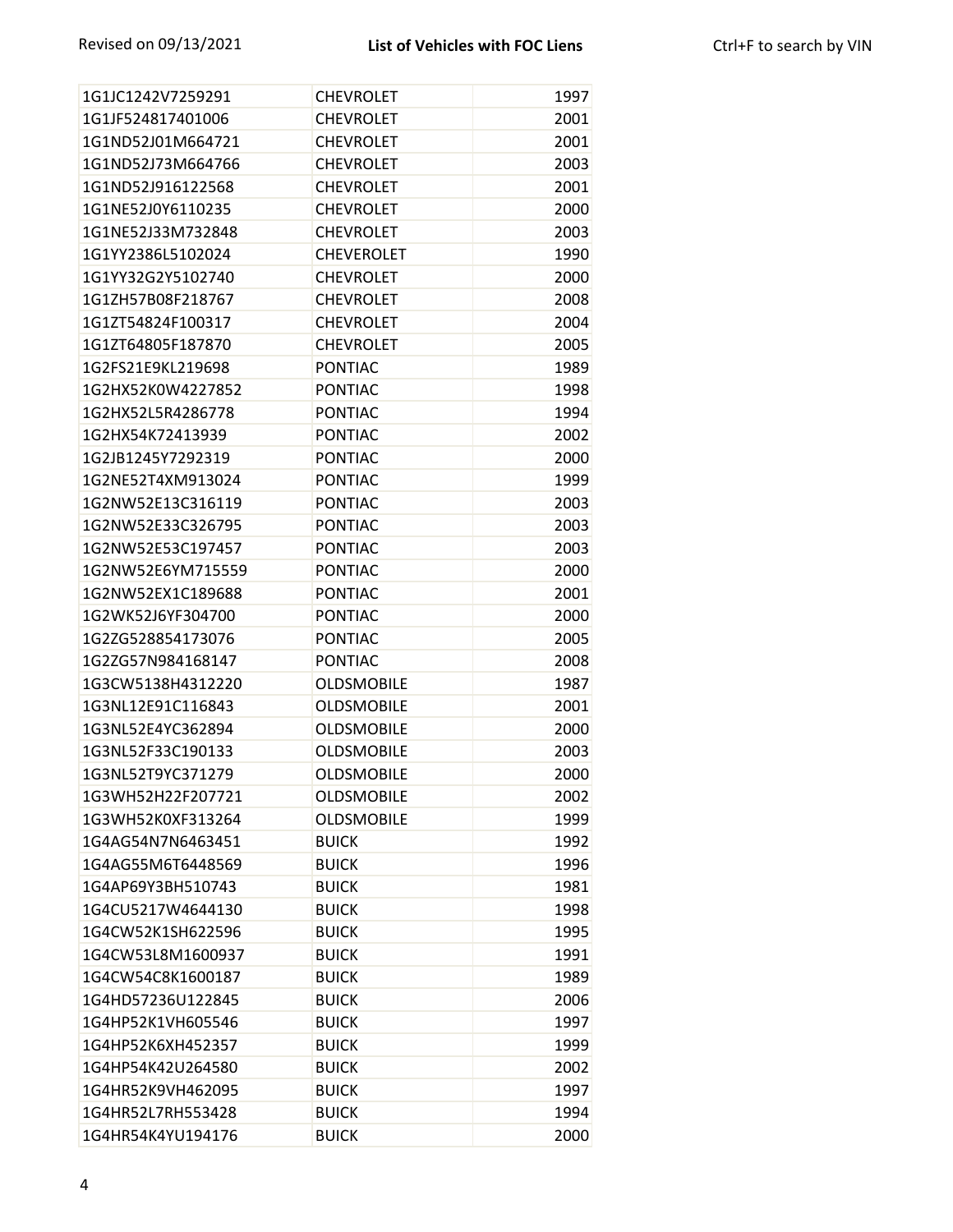| 1G4HR54K6YU124954 | <b>BUICK</b>      | 2000 |
|-------------------|-------------------|------|
| 1G6KD54Y05U165883 | CADILLAC          | 2005 |
| 1G6KD54Y34U142662 | CADILLAC          | 2004 |
| 1G6KD54Y43U292343 | CADILLAC          | 2003 |
| 1G6KD54Y4YU314610 | CADILLAC          | 2000 |
| 1G6KD54Y4YU354251 | CADILLAC          | 2000 |
| 1G6KD54Y7YU202402 | <b>CADILLAC</b>   | 2000 |
| 1G6KF5493WU730647 | <b>CADILALC</b>   | 1998 |
| 1G6KF57962U202543 | CADILLAC          | 2002 |
| 1G6KS53B9NU843601 | CADILLAC          | 1992 |
| 1G6KY54941U139164 | CADILLAC          | 2001 |
| 1G8AJ52F85Z124790 | <b>SATURN</b>     | 2005 |
| 1G8EK18H6GF190887 | <b>CHEVROLET</b>  | 1986 |
| 1G8JW82R5YY673015 | <b>SATURN</b>     | 2000 |
| 1G8ZK5274VZ252095 | SATURN            | 1997 |
| 1G8ZK5279TZ361164 | <b>SATURN</b>     | 1996 |
| 1GBFG15R0V1080537 | <b>CHEVROLET</b>  | 1997 |
| 1GBJK34J8YF459020 | <b>CHEVROLET</b>  | 2000 |
| 1GCBS14E1K2269498 | <b>CHEVROLET</b>  | 1989 |
| 1GCCS14XX38177343 | <b>CHEVROLET</b>  | 2003 |
| 1GCCS19W428118576 | <b>CHEVROLET</b>  | 2002 |
| 1GCCS19X038143422 | <b>CHEVROLET</b>  | 2003 |
| 1GCDK14K8JE210590 | <b>CHEVROLET</b>  | 1988 |
| 1GCDK14K8LZ168434 | <b>CHEVROLET</b>  | 1990 |
| 1GCDT196548148187 | <b>CHEVROLET</b>  | 2004 |
| 1GCEC14K3NE159331 | <b>CHEVROLET</b>  | 1992 |
| 1GCEC14W82Z165617 | <b>CHEVROLET</b>  | 2002 |
| 1GCEC14Z5NE110791 | <b>CHEVROLET</b>  | 1992 |
| 1GCEC14Z9NE128016 | <b>CHEVROLET</b>  | 1992 |
| 1GCEK14K0RZ120360 | <b>CHEVROLET</b>  | 1994 |
| 1GCEK14K5RE126212 | <b>CHEVROLET</b>  | 1994 |
| 1GCEK19K1RE268887 | <b>CHEVROLET</b>  | 1994 |
| 1GCEK19K4RE313272 | <b>CHEVROLET</b>  | 1994 |
| 1GCEK19Z15Z137653 | <b>CHEVROLET</b>  | 2005 |
| 1GCGK29U33Z230139 | <b>CHEVROLET</b>  | 2003 |
| 1GCGK29U9YE257232 | <b>CHEVROLET</b>  | 2000 |
| 1GCHG35R711130733 | <b>CHEVROLET</b>  | 2001 |
| 1GCHG39R3W1056888 | <b>CHEVROLET</b>  | 1998 |
| 1GCHK24U87E101600 | <b>CHEVROLET</b>  | 2007 |
| 1GCHK33J2TF017354 | <b>CHEVROLET</b>  | 1996 |
| 1GCRKSEA3CZ106232 | <b>CHEVROLET</b>  | 2012 |
| 1GCVKREC5EZ155752 | <b>CHEVROLET</b>  | 2014 |
| 1GDEL19W0YB517028 | <b>GMC</b>        | 2000 |
| 1GHDT133W11210209 | <b>OLDSMOBILE</b> | 2001 |
| 1GHDT13S122239294 | <b>OLDSMOBILE</b> | 2002 |
| 1GHDX03E7XD319834 | <b>OLDSMOBILE</b> | 1999 |
| 1GHDX23EX1D254819 | <b>OLDSMOBILE</b> | 2001 |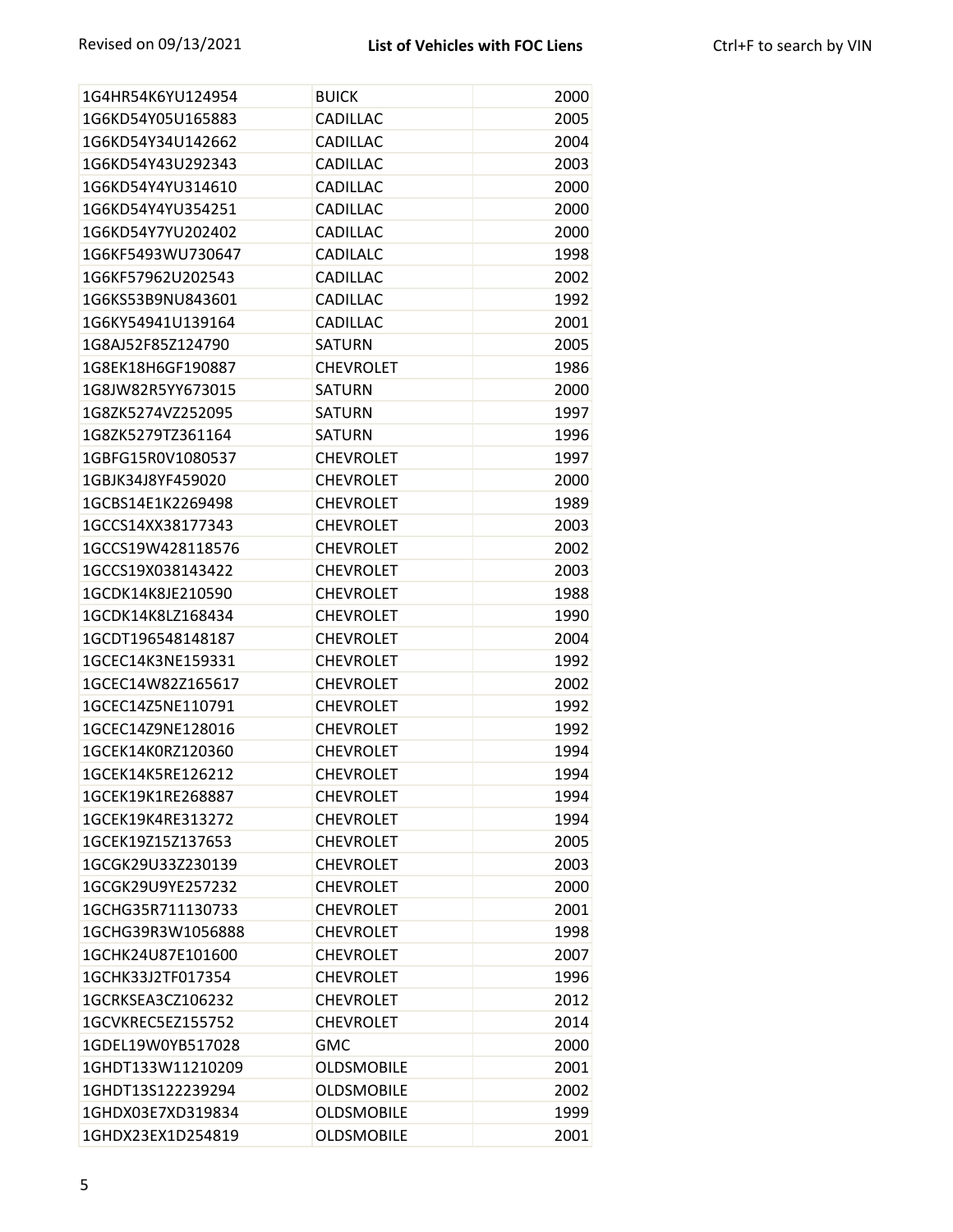| 1GKCS18W9YK166611 | <b>GMC</b>       | 2000 |
|-------------------|------------------|------|
| 1GKDT13S822309447 | <b>GMC</b>       | 2002 |
| 1GKDT13W1V2514647 | <b>GMC</b>       | 1997 |
| 1GKDT13W712165617 | <b>GMC</b>       | 2001 |
| 1GKDT13WXY2351212 | <b>GMC</b>       | 2000 |
| 1GKEC13V23R259751 | <b>GMC</b>       | 2003 |
| 1GKEK13Z12R302609 | <b>GMC</b>       | 2002 |
| 1GKEK63U14J271915 | <b>GMC</b>       | 2004 |
| 1GKET12S646169075 | <b>GMC</b>       | 2004 |
| 1GKEV13DX9J189361 | <b>GMC</b>       | 2009 |
| 1GKEV18K8LF533271 | <b>GMC</b>       | 1990 |
| 1GKFK16R9XJ774773 | <b>GMC</b>       | 1999 |
| 1GKFK16RXTJ714608 | <b>GMC</b>       | 1996 |
| 1GKFK16Z43J286955 | <b>GMC</b>       | 2003 |
| 1GMDU06D9PT212822 | <b>PONTIAC</b>   | 1993 |
| 1GMDX03E02D213624 | <b>PONTIAC</b>   | 2002 |
| 1GMDX03E62D169080 | <b>PONTIAC</b>   | 2002 |
| 1GMDX03E7YD335258 | <b>PONTIAC</b>   | 2000 |
| 1GMDX03EXWD241906 | <b>PONTIAC</b>   | 1998 |
| 1GNCS18X73K179622 | <b>CHEVROLET</b> | 2003 |
| 1GNCT18W3YK155670 | <b>CHEVROLET</b> | 2000 |
| 1GNCT18W81K141074 | <b>CHEVROLET</b> | 2001 |
| 1GNCT18W91K249302 | <b>CHEVROLET</b> | 2001 |
| 1GNDT13S032286766 | <b>CHEVROLET</b> | 2003 |
| 1GNDT13S622183785 | <b>CHEVROLET</b> | 2002 |
| 1GNDT13S832149672 | <b>CHEVROLET</b> | 2003 |
| 1GNDT13W012168927 | <b>CHEVROLET</b> | 2001 |
| 1GNDT13W0T2131847 | <b>CHEVROLET</b> | 1996 |
| 1GNDT13W4V2117551 | <b>CHEVROLET</b> | 1997 |
| 1GNDT13W4WK148980 | <b>CHEVROLET</b> | 1998 |
| 1GNDT13W5T2195091 | <b>CHEVROLET</b> | 1996 |
| 1GNDU03E51D268170 | <b>CHEVROLET</b> | 2001 |
| 1GNDU03E7XD333951 | <b>CHEVROLET</b> | 1999 |
| 1GNDU03EXVD255551 | <b>CHEVROLET</b> | 1997 |
| 1GNDX13E0YD315824 | <b>CHEVROLET</b> | 2000 |
| 1GNEC13R3TJ311392 | <b>CHEVROLET</b> | 1996 |
| 1GNEC16K1RJ359674 | <b>CHEVROLET</b> | 1994 |
| 1GNEK13057R114087 | <b>CHEVROLET</b> | 2007 |
| 1GNEK13R6VJ443360 | <b>CHEVROLET</b> | 1997 |
| 1GNEK13R7XJ380112 | <b>CHEVROLET</b> | 1999 |
| 1GNEK13T3YJ110162 | <b>CHEVROLET</b> | 2000 |
| 1GNEK13T45J213070 | <b>CHEVROLET</b> | 2005 |
| 1GNEK13T91R118760 | <b>CHEVROLET</b> | 2001 |
| 1GNEK13Z74J236989 | <b>CHEVROLET</b> | 2004 |
| 1GNEK13Z74R307769 | <b>CHEVROLET</b> | 2004 |
| 1GNEK18K3RJ335554 | <b>CHEVROLET</b> | 1994 |
| 1GNET16S536107940 | <b>CHEVROLET</b> | 2003 |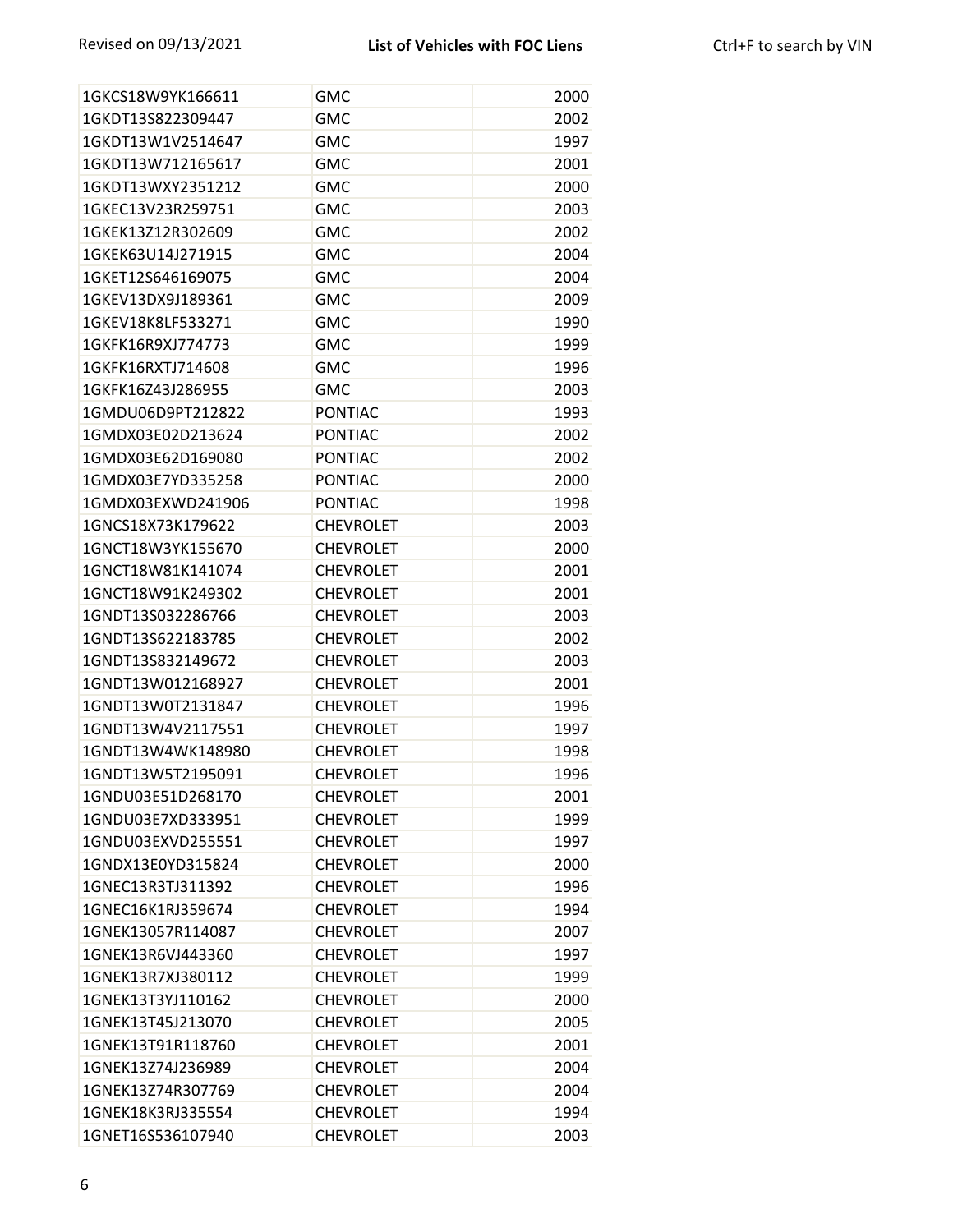| 1GNET16S756165910 | <b>CHEVROLET</b>       | 2005 |
|-------------------|------------------------|------|
| 1GNFK16R6XJ528671 | <b>CHEVROLET</b>       | 1999 |
| 1GNFK16T41J253773 | <b>CHEVROLET</b>       | 2001 |
| 1GNKRGED9CJ169054 | <b>CHEVROLET</b>       | 2012 |
| 1GNKVGED5BJ135543 | <b>CHEVROLET</b>       | 2011 |
| 1GTCS1448YK123409 | <b>GMC</b>             | 2000 |
| 1GTCS14Z0SK524052 | <b>GMC</b>             | 1995 |
| 1GTCS14Z8N2504037 | <b>GMC</b>             | 1992 |
| 1GTDT19W4Y8176407 | <b>GMC</b>             | 2000 |
| 1GTEC14W11Z149029 | <b>GMC</b>             | 2001 |
| 1GTEC14W7VZ524136 | <b>GMC</b>             | 1997 |
| 1GTEC14Z2SZ512174 | <b>GMC</b>             | 1995 |
| 1GTEC14Z5RZ521350 | <b>GMC</b>             | 1994 |
| 1GTEC19V95Z190434 | <b>GMC</b>             | 2005 |
| 1GTEK14H0CF706022 | <b>GMC</b>             | 1982 |
| 1GTEK19T7YZ258915 | <b>GMC</b>             | 2000 |
| 1GTFC24K5KE527899 | <b>GMC</b>             | 1989 |
| 1GTGJ29U5YE415372 | <b>GMC</b>             | 2000 |
| 1GTHC29U11E319570 | <b>CHEVROLET</b>       | 2001 |
| 1GTHG39R3X1034178 | <b>GMC</b>             | 1999 |
| 1GYEK63N85R170596 | <b>CADILLAC</b>        | 2005 |
| 1GYFK63877R301230 | CADILLAC               | 2007 |
| 1GYFK63878R215532 | CADILLAC               | 2008 |
| 1HD1DPL13LY503659 | <b>HAR DAVIDSON</b>    | 1990 |
| 1HD1FB41X9Y649433 | <b>HARLEY DAVID</b>    | 2009 |
| 1HD1FBM17EB695833 | <b>HAR DAVIDSON</b>    | 2014 |
| 1HD1FJL19TY618998 | <b>HAR DAVIDSON</b>    | 1996 |
| 1HD1FYW175Y705399 | <b>HAR DAVIDSON</b>    | 2005 |
| 1HD1GEL15VY321444 | <b>HAR DAVIDSON</b>    | 1997 |
| 1HD1GGV16XY318032 | <b>HAR DAVIDSON</b>    | 1999 |
| 1HD1HHZ177K806096 | <b>HAR DAVIDSON</b>    | 2007 |
| 1HD1JL5157Y028438 | <b>HARLEY DAVIDSON</b> | 2007 |
| 1HD1KBW146Y689091 | <b>HAR DAVIDSON</b>    | 2006 |
| 1HD4CJM1X2K115227 | <b>HAR DAVIDSON</b>    | 2002 |
| 1HFSC1801TA001950 | <b>HONDA</b>           | 1996 |
| 1HFSC220XJA007564 | <b>HONDA</b>           | 1988 |
| 1HFTE284354000503 | <b>HONDA</b>           | 2005 |
| 1HGEJ8141YL037458 | <b>HONDA</b>           | 2000 |
| 1J4BA3H1XBL626302 | <b>JEEP</b>            | 2011 |
| 1J4FA49S34P800110 | JEEP                   | 2004 |
| 1J4FF68S3XL666676 | <b>JEEP</b>            | 1999 |
| 1J4GA59169L708456 | JEEP                   | 2009 |
| 1J4GL48K22W188971 | <b>JEEP</b>            | 2002 |
| 1J4GW48S4YC106420 | <b>JEEP</b>            | 2000 |
| 1J4GW48S94C354608 | <b>JEEP</b>            | 2004 |
| 1J4GW58S2YC246794 | <b>JEEP</b>            | 2000 |
| 1J4GX48S42C292142 | <b>JEEP</b>            | 2002 |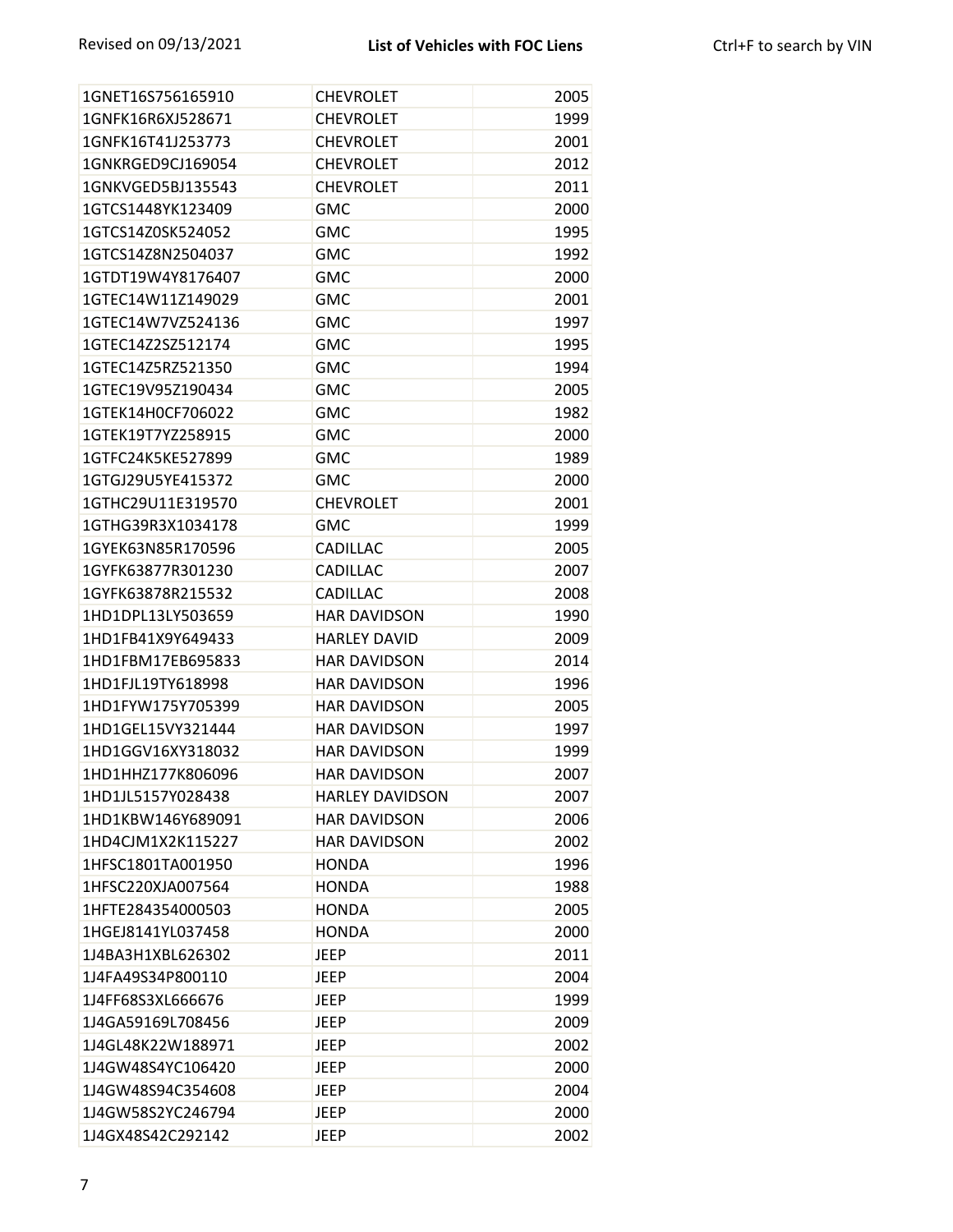| 1J4GZ58S4RC339728 | <b>JEEP</b>        | 1994 |
|-------------------|--------------------|------|
| 1J4HR48N95C504269 | <b>JEEP</b>        | 2005 |
| 1J8HG48K16C273881 | <b>JEEP</b>        | 2006 |
| 1LNBM82F4KY697623 | <b>LINCOLN</b>     | 1989 |
| 1LNFM83W5WY612469 | <b>LINCOLN</b>     | 1998 |
| 1LNHM87A0YY890027 | <b>LINCOLN</b>     | 2000 |
| 1LNHM87A6YY917103 | <b>LINCOLN</b>     | 2000 |
| 1LNHM97V71Y692494 | <b>LINCOLN</b>     | 2001 |
| 1LNLM81WXPY654577 | <b>LINCOLN</b>     | 1993 |
| 1MEFM53221G635611 | <b>MERCURY</b>     | 2001 |
| 1MEFM55S04A607312 | <b>MERCURY</b>     | 2004 |
| 1MEFM66L3XK624097 | <b>MERCURY</b>     | 1999 |
| 1MEPM31X7NK642449 | <b>MERCURY</b>     | 1992 |
| 1N4AL11E65C127956 | <b>NISSAN</b>      | 2005 |
| 1N4BL11D75C233635 | <b>NISSAN</b>      | 2005 |
| 1NL10FJ28X1039845 | <b>AMERILITE</b>   | 1999 |
| 1NL1GTM2471029108 | <b>GULF STREAM</b> | 2007 |
| 1UYVS2539XU594008 | <b>UTILITY</b>     | 1999 |
| 1XP9DB9X4FP181142 | <b>PETERBILT</b>   | 1985 |
| 1Y1SK5265VZ449514 | <b>GEO</b>         | 1997 |
| 1YVHP80D845N23088 | <b>MAZDA</b>       | 2004 |
| 1ZVFT80N755153638 | <b>FORD</b>        | 2005 |
| 242176P297973     | <b>PONTIAC</b>     | 1966 |
| 2B3HD56J2XH771023 | <b>DODGE</b>       | 1999 |
| 2B3KA43R67H733555 | <b>DODGE</b>       | 2007 |
| 2B3KA53HX7H602318 | <b>DODGE</b>       | 2007 |
| 2B4FP2534WR747925 | <b>DODGE</b>       | 1998 |
| 2B6HB21Y5TK157351 | <b>DODGE</b>       | 1996 |
| 2C3AA63H15H570005 | <b>CHRYSLER</b>    | 2005 |
| 2C3HC56G2YH214608 | <b>CHRYSLER</b>    | 2000 |
| 2C3KA53G56H177406 | <b>CHRYSLER</b>    | 2006 |
| 2C3LA43R66H526556 | <b>CHRYSLER</b>    | 2006 |
| 2C3LK63H06H164935 | <b>CHRYSLER</b>    | 2006 |
| 2C8GP64L75R299760 | <b>CHRYSLER</b>    | 2005 |
| 2CNDL23F956074001 | <b>CHEVROLET</b>   | 2005 |
| 2D4FV48V75H153130 | <b>DODGE</b>       | 2005 |
| 2FAFP74W4XX234592 | <b>FORD</b>        | 1999 |
| 2FMDA534X2BA15421 | <b>FORD</b>        | 2002 |
| 2FMZA5147YBC22091 | <b>FORD</b>        | 2000 |
| 2FTRF17252CA52822 | <b>FORD</b>        | 2002 |
| 2FTRX17264CA46611 | <b>FORD</b>        | 2004 |
| 2FTZF17261CA34991 | <b>FORD</b>        | 2001 |
| 2G1FA1EV2A9195634 | <b>CHEVROLET</b>   | 2010 |
| 2G1WA5EK5A1241985 | <b>CHEVROLET</b>   | 2010 |
| 2G1WB57K991280908 | <b>CHEVROLET</b>   | 2009 |
| 2G1WB58KX69228506 | <b>CHEVROLET</b>   | 2006 |
| 2G1WB5E30C1122587 | <b>CHEVROLET</b>   | 2012 |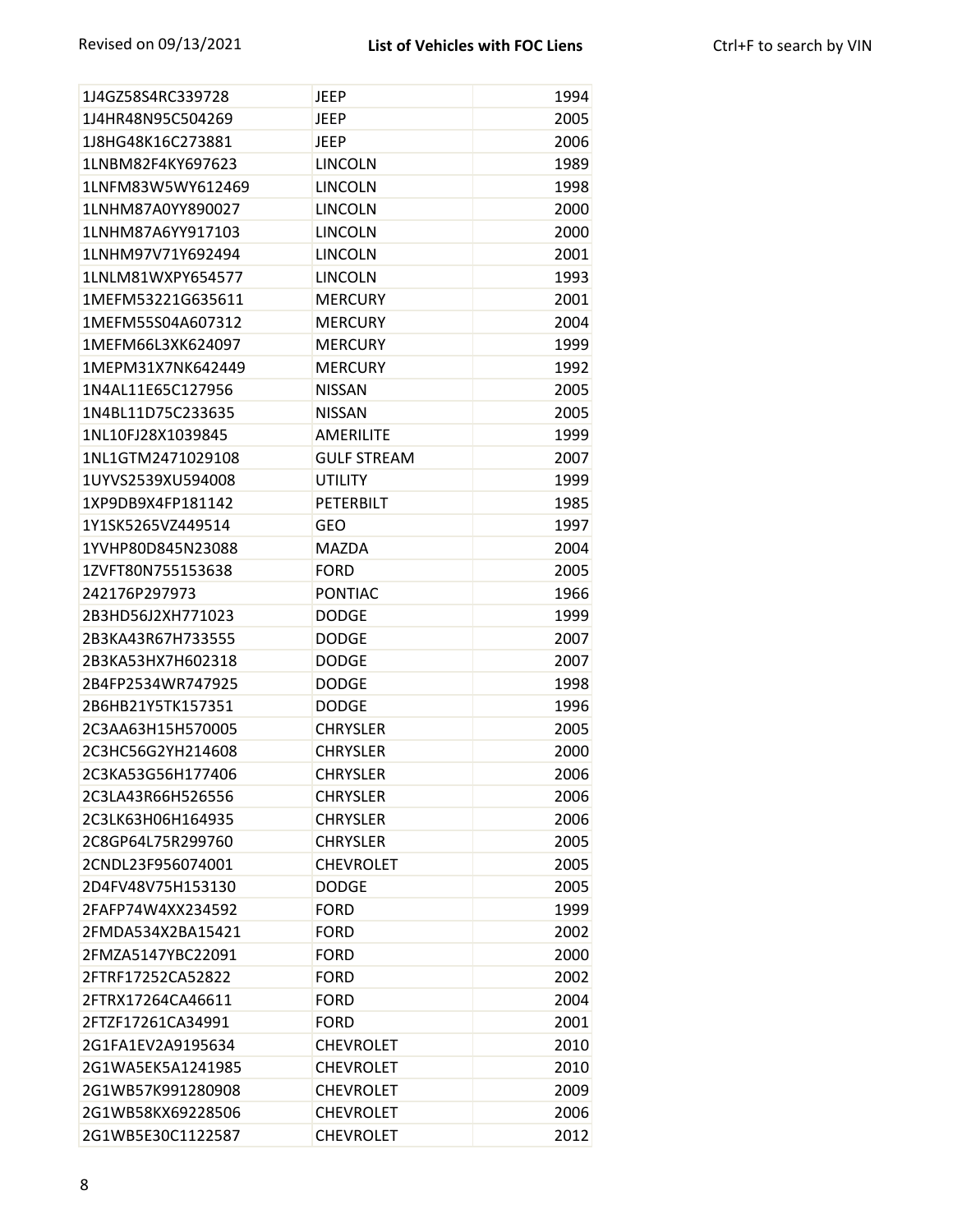| 2G1WD58C769296765 | <b>CHEVROLET</b>    | 2006 |
|-------------------|---------------------|------|
| 2G1WD58CX79201147 | <b>CHEVROLET</b>    | 2007 |
| 2G1WF52E239316582 | <b>CHEVROLET</b>    | 2003 |
| 2G1WF52E249300206 | <b>CHEVROLET</b>    | 2004 |
| 2G1WF52E859215288 | <b>CHEVROLET</b>    | 2005 |
| 2G1WF52E959206986 | <b>CHEVROLET</b>    | 2005 |
| 2G1WF52EX39206704 | <b>CHEVROLET</b>    | 2003 |
| 2G1WF55EX19328116 | <b>CHEVROLET</b>    | 2001 |
| 2G1WL52J3Y1251382 | <b>CHEVROLET</b>    | 2000 |
| 2G1WL52J511295132 | <b>CHEVROLET</b>    | 2001 |
| 2G1WL52M4V1127756 | <b>CHEVROLET</b>    | 1997 |
| 2G1WT58K881295782 | <b>CHEVROLET</b>    | 2008 |
| 2G1WW12M5S9327039 | <b>CHEVROLET</b>    | 1995 |
| 2G1WW15E739319272 | <b>CHEVROLET</b>    | 2003 |
| 2G1WX12K639445257 | <b>CHEVROLET</b>    | 2003 |
| 2G2WP522751154562 | <b>PONTIAC</b>      | 2005 |
| 2G2WR524541116600 | <b>PONTIAC</b>      | 2004 |
| 2G2WS522351209684 | <b>PONTIAC</b>      | 2005 |
| 2G4WB52K3W1515731 | <b>BUICK</b>        | 1998 |
| 2G4WF5515Y1217160 | <b>BUICK</b>        | 2000 |
| 2G4WS52J311166408 | <b>BUICK</b>        | 2001 |
| 2G4WY55J211290518 | <b>BUICK</b>        | 2001 |
| 2GCEC19T511334272 | <b>CHEVROLET</b>    | 2001 |
| 2GCEC19TX31281605 | <b>CHEVROLET</b>    | 2003 |
| 2GCEC19V531311384 | <b>CHEVROLET</b>    | 2003 |
| 2GCEK19K5S1149294 | <b>CHEVROLET</b>    | 1995 |
| 2GCEK19T811324113 | <b>CHEVROLET</b>    | 2001 |
| 2GCEK19T841165310 | <b>CHEVROLET</b>    | 2004 |
| 2GCEK19V4X1282565 | <b>CHEVROLET</b>    | 1999 |
| 2GCFK29K1N1129929 | <b>CHEVROLET</b>    | 1992 |
| 2GTEC19K4N1544486 | <b>GMC</b>          | 1992 |
| 2GTEC19V711127206 | <b>GMC</b>          | 2001 |
| 2GTEK19T5Y1247498 | <b>GMC</b>          | 2000 |
| 2GTEK19T9X1560634 | <b>GMC</b>          | 1999 |
| 2GTEK19T9Y1358796 | <b>GMC</b>          | 2000 |
| 2HGES16384H585484 | <b>HONDA</b>        | 2004 |
| 2J4FY39T1LJ545323 | <b>JEEP</b>         | 1990 |
| 2S87C7N237317     | <b>PONTIAC</b>      | 1977 |
| 2T1CF22P3XC137144 | <b>TOYOTA</b>       | 1999 |
| 3A32045H7         | <b>HAR DAVIDSON</b> | 1977 |
| 3B7HC13Z0XG197526 | <b>DODGE</b>        | 1999 |
| 3B7HC13Z9SM146911 | <b>DODGE</b>        | 1995 |
| 3B7HF13Z01G768088 | <b>DODGE</b>        | 2001 |
| 3B7KC26Z11M257619 | <b>DODGE</b>        | 2001 |
| 3B7KM23C7PM174525 | <b>DODGE</b>        | 1993 |
| 3D4GG57V79T219663 | <b>DODGE</b>        | 2009 |
| 3D7HU18N22G171060 | <b>DODGE</b>        | 2002 |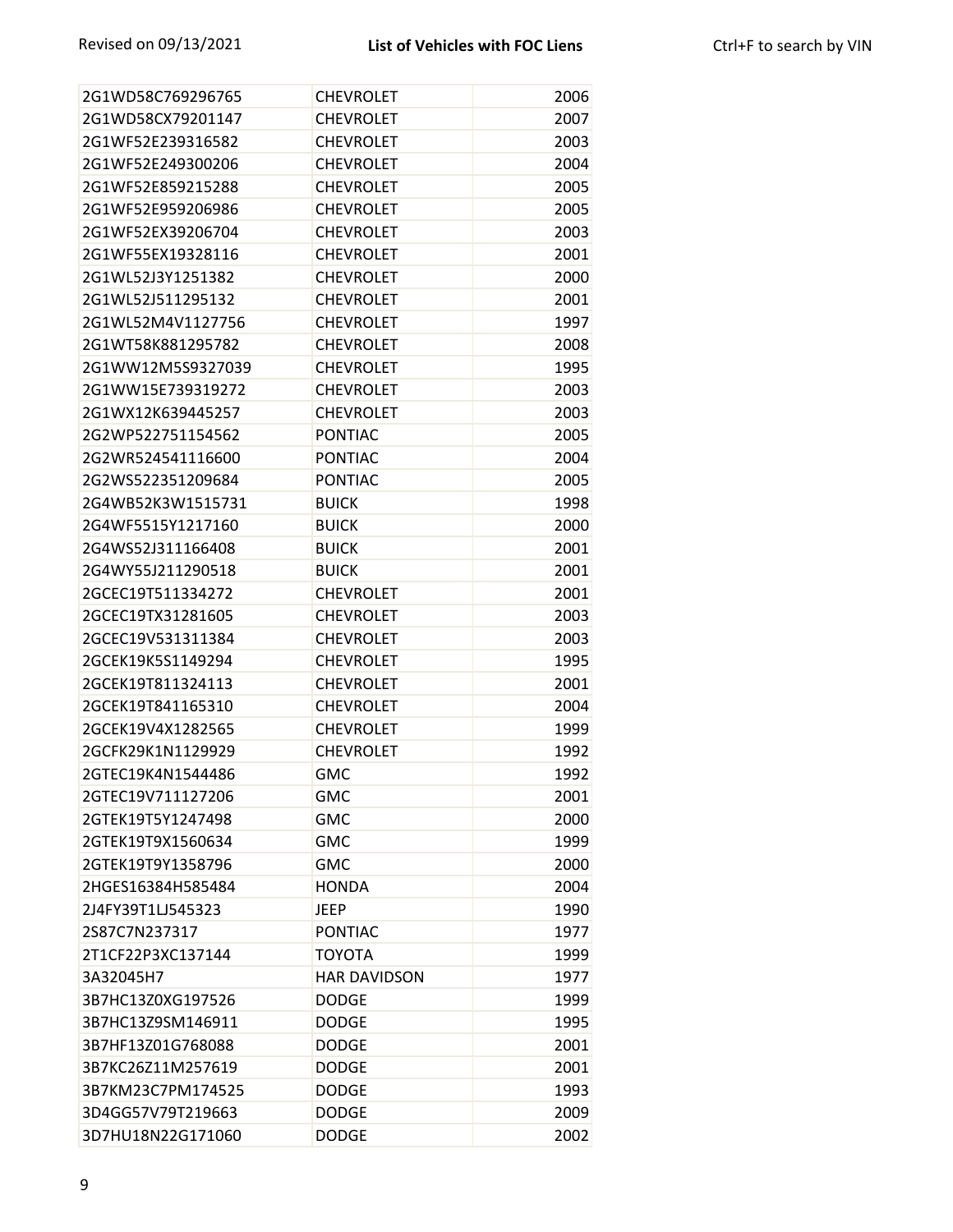| 3D7KU28C24G135348 | <b>DODGE</b>       | 2004 |
|-------------------|--------------------|------|
| 3D7KU28D13G826412 | <b>DODGE</b>       | 2003 |
| 3FAHP07Z67R103152 | <b>FORD</b>        | 2007 |
| 3FAHP0JA0AR422086 | <b>FORD</b>        | 2010 |
| 3G1JC5249WS853225 | <b>CHEVROLET</b>   | 1998 |
| 3G4AH55M9RS613483 | <b>BUICK</b>       | 1994 |
| 3G5DA03E32S549104 | <b>BUICK</b>       | 2002 |
| 3G5DA03E64S561055 | <b>BUICK</b>       | 2004 |
| 3G5DA03L17S584553 | <b>BUICK</b>       | 2007 |
| 3G5DB03E52S591755 | <b>BUICK</b>       | 2002 |
| 3G7DA03E02S590846 | <b>PONTIAC</b>     | 2002 |
| 3G7DB03E65S515716 | <b>PONTIAC</b>     | 2005 |
| 3GKFK16R1XG505782 | <b>GMC</b>         | 1999 |
| 3GNBABDB8AS572769 | <b>CHEVROLET</b>   | 2010 |
| 3GNCA13D58S664434 | <b>CHEVROLET</b>   | 2008 |
| 3GNDA23D17S522848 | <b>CHEVROLET</b>   | 2007 |
| 3GNDA33PX7S505627 | <b>CHEVROLET</b>   | 2007 |
| 3GNEC13T22G194741 | <b>CHEVROLET</b>   | 2002 |
| 3GNEK18R7VG101944 | <b>CHEVROLET</b>   | 1997 |
| 3GNFK16T21G194823 | <b>CHEVROLET</b>   | 2001 |
| 3GNFK16T81G155170 | <b>CHEVY</b>       | 2001 |
| 3GYFNBE39DS565771 | CADILLAC           | 2013 |
| 3P3XP643XNT309891 | PLYMOUTH           | 1992 |
| 3VWRF29M0XM046858 | VOLKSWAGEN         | 1999 |
| 478TE230714112786 | <b>HONDA</b>       | 2001 |
| 4A3AC44G83E190046 | <b>MITSUBISHI</b>  | 2003 |
| 4B3AG42G54E096234 | <b>DODGE</b>       | 2004 |
| 4BXUN1213BS001163 | <b>JERRY JAMES</b> | 2011 |
| 4C3AG52H42E036556 | <b>CHRYSLER</b>    | 2002 |
| 4C3AU52N6TE288681 | <b>CHRYSLER</b>    | 1996 |
| 4E3CT64U4LE116631 | <b>EAGLE</b>       | 1990 |
| 4F2YU08182KM30922 | <b>MAZDA</b>       | 2002 |
| 4T1BF1FKXCU019265 | TOYOTA             | 2012 |
| 4T1BG22K2WU185695 | <b>TOYOTA</b>      | 1998 |
| 4UF01SNW21T150013 | Articat            | 2001 |
| 4V4NC9GH21N328199 | <b>VOLVO</b>       | 2001 |
| 4XAMH46AXEA113125 | <b>POLARIS</b>     | 2014 |
| 5GZCZ63B03S808469 | <b>SATURN</b>      | 2003 |
| 5J11HBJD37W000110 | <b>BIG DOG</b>     | 2007 |
| 5TMBC1442XC000800 | <b>TITAN</b>       | 1999 |
| 5Y2SM64823Z463953 | <b>PONTIAC</b>     | 2003 |
| 5Y2SP670X9Z464774 | <b>PONTIAC</b>     | 2009 |
| 9G87F240821       | <b>FORD</b>        | 1979 |
| ARWRB0710478      | <b>ARROWGLASS</b>  | 1978 |
| BIYB35CTK900      | <b>BYLINER</b>     | 2000 |
| CCHD0107M80D      | <b>CHRISCRAFT</b>  | 1980 |
| CEBCL060E585      | <b>CENTURY</b>     | 1985 |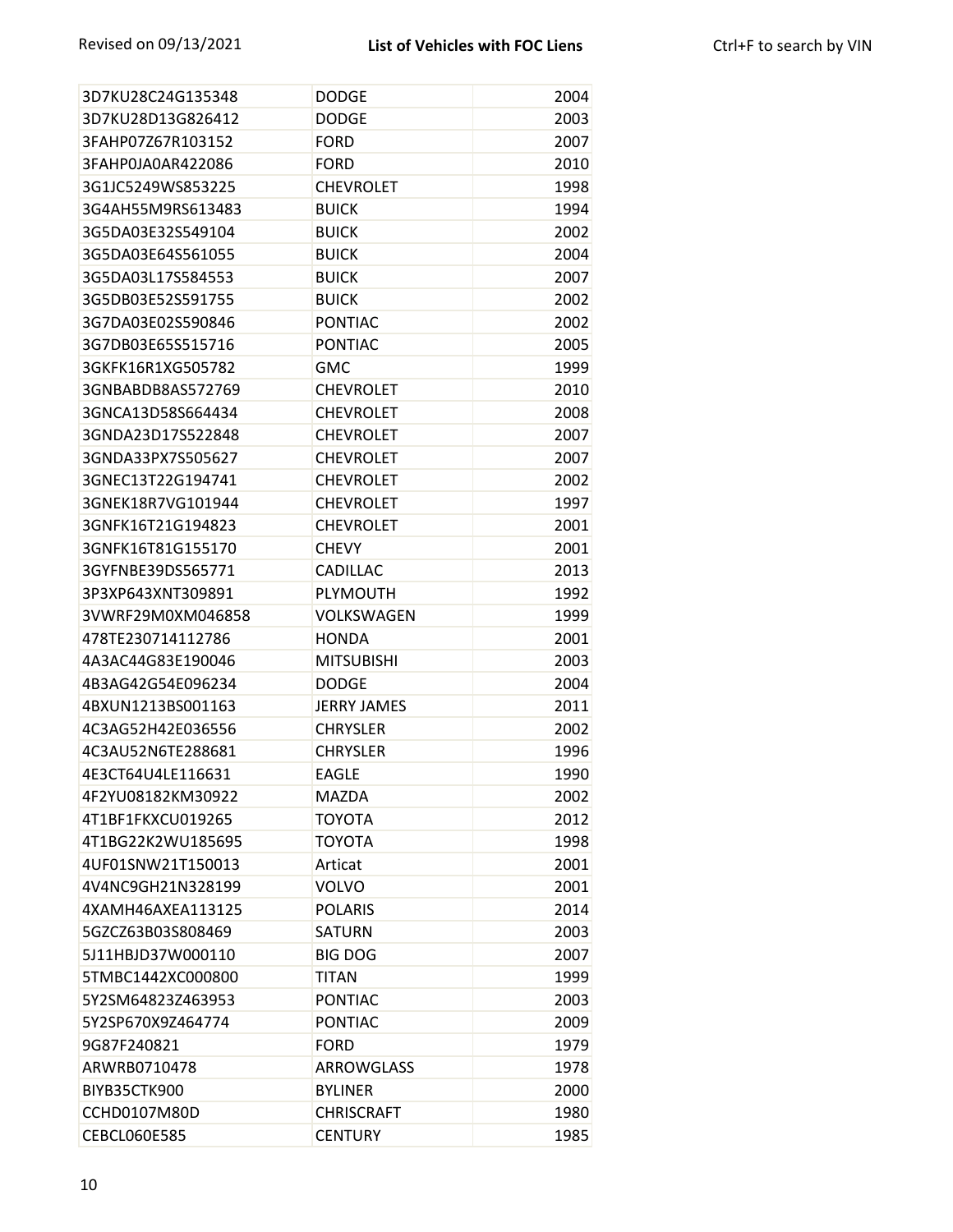| CEBGB052M83M      | <b>CENTURY</b>    | 1983 |
|-------------------|-------------------|------|
| F15FNGJ6551       | <b>FORD</b>       | 1980 |
| FGB80862C191      | CHAPARRAL         | 1991 |
| GLA28403E101      | <b>GLASTRON</b>   | 2001 |
| J0D93EC713528     | <b>JEEP</b>       | 1980 |
| J8BC4B14037005331 | <b>CHEVROLET</b>  | 2003 |
| JAACR01E5L9802533 | <b>ISUZU</b>      | 1990 |
| JH2PC0801DM008043 | <b>HONDA</b>      | 1983 |
| JH2PC080XEM102455 | <b>HONDA</b>      | 1984 |
| JH2PF01182K001089 | <b>HONDA</b>      | 2002 |
| JH2RC440X2M630014 | <b>HONDA</b>      | 2002 |
| JH2RC5372FK501903 | <b>HONDA</b>      | 2015 |
| JH2SC57015M100876 | <b>HONDA</b>      | 2005 |
| JKAEXMF144DA01544 | <b>KAWASAKI</b>   | 2004 |
| JKAEXMJ178DA06024 | <b>KAWASAKI</b>   | 2008 |
| JKAKXVEC6YA028275 | <b>KAWASAKI</b>   | 2000 |
| JKAKXVEC6YA028406 | <b>KAWASAKI</b>   | 2000 |
| JKASV6B166B505454 | <b>KAWASAKI</b>   | 2006 |
| JKBVNAG14AX013002 | <b>KAWASAKI</b>   | 1999 |
| JKBVNRC18BA008494 | <b>KAWASAKI</b>   | 2011 |
| JM1BK12F751238813 | <b>MAZDA</b>      | 2005 |
| JM1FE17N350147245 | <b>MAZDA</b>      | 2005 |
| JS1GN7DA572116279 | <b>SUZUKI</b>     | 2007 |
| JS1GR78A5S2100008 | <b>SUZUKI</b>     | 1995 |
| JS1GR7KA272107515 | <b>SUZUKI</b>     | 2007 |
| JS1GT74A512105859 | <b>SUZUKI</b>     | 2001 |
| JSAAL41A062110158 | <b>SUZUKI</b>     | 2006 |
| JT2SV21E6K3339257 | <b>TOYOTA</b>     | 1989 |
| JT4RN01P9N0036541 | <b>TOYOTA</b>     | 1992 |
| JTHBJ46G782264851 | <b>LEXUS</b>      | 2008 |
| JTHCH96S460011755 | <b>LEXUS</b>      | 2006 |
| JY43GGA01TA108589 | YAMAHA            | 1996 |
| JYA3PT03X2A032659 | YAMAHA            | 2002 |
| JYARN07E71A000286 | YAMAHA            | 2001 |
| JYAVM01E78A123817 | YAMAHA            | 2008 |
| KM8SC73D94U648440 | <b>HYUNDAI</b>    | 2004 |
| KNAGD126855382201 | <b>KIA</b>        | 2005 |
| KNDJA7234Y5632533 | KIA               | 2000 |
| L5NATMCT49T213320 | <b>CHINA</b>      | 2009 |
| LALAE0417E3100842 | <b>HONDA</b>      | 2014 |
| LCETDNP1686301345 | <b>QLINK</b>      | 2008 |
| LH23C2R284723     | <b>DODGE</b>      | 1972 |
| MI0649A261P031406 | ASSEMBLED         | 2006 |
| MLHJF2808B5001712 | <b>HONDA</b>      | 2011 |
| PLE03841L596      | <b>POLARIS</b>    | 1996 |
| PLR43431G506      | <b>POLARKRAFT</b> | 2006 |
| SAJDA01N92FM38588 | <b>JAGUAR</b>     | 2002 |